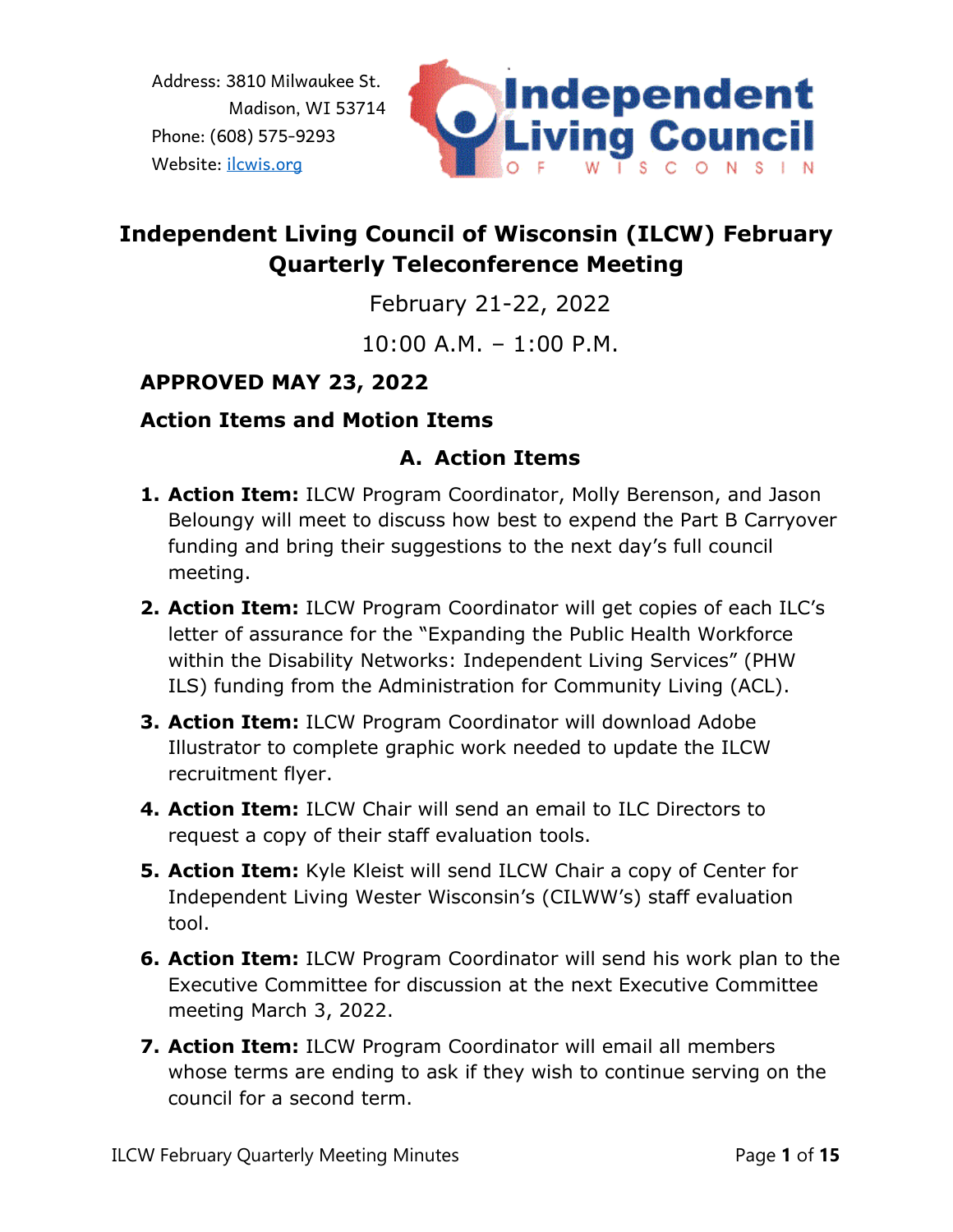

- **8. Action Item:** ILCW Program Coordinator will updated the Grant Continuation Packet to show the expenditure of Part B Carry-Over funds on ILCW staff salary and related expenses.
- **9. Action Item:** Jason Endres will search for a video that explains Robert's Rules and send it to ILCW Program Coordinator for review if found.
- **10. Action Item:** ILCW Program Coordinator will add ILCW Governance training to the March 7, 2022 Membership Meeting agenda.
- **11. Action Item:** ILCW Program Coordinator will contact the Governor's Office of Appointments to recommend appointment of LySandra Owens and Angela Brenna to the council on behalf of ILCW.

#### **B. Motion Items**

- **1. Motion Item:** Eric Riskus made a motion to approve the February 2022 Full Council meeting agenda. Jason Beloungy seconded the motion. ILCW moved unanimously to approve the agenda. Motion carried.
- **2. Motion Item:** Kyle Kleist made a motion to approve the November 2021 Full Council meeting minutes. Eric Riskus seconded the motion. ILCW Moved unanimously to approve the November 2021 meeting minutes. Motion carried.
- **3. Motion Item:** Kyle Kleist made a motion to approve the Audit Report completed by Diana Luttmann. Scott Luber seconded the motion. ILCW moved unanimously to approve the audit report. Motion carried.
- **4. Motion Item:** Eric Riskus made a motion to approve the FFY 2022 Quarter 1 Financial Report. Jason Beloungy seconded the motion. ILCW moved unanimously to approve the FFY Quarter 1 Financial Report. Motion carried.
- **5. Motion Item:** Jason Beloungy made a motion to adjourn the ILCW February 2022 meeting for the day, to reconvene at 10:00 A.M. Tuesday, February 22, 2022. Chris Wood Seconded the motions. ILCW moved unanimously to adjourn for the day. Motion carried.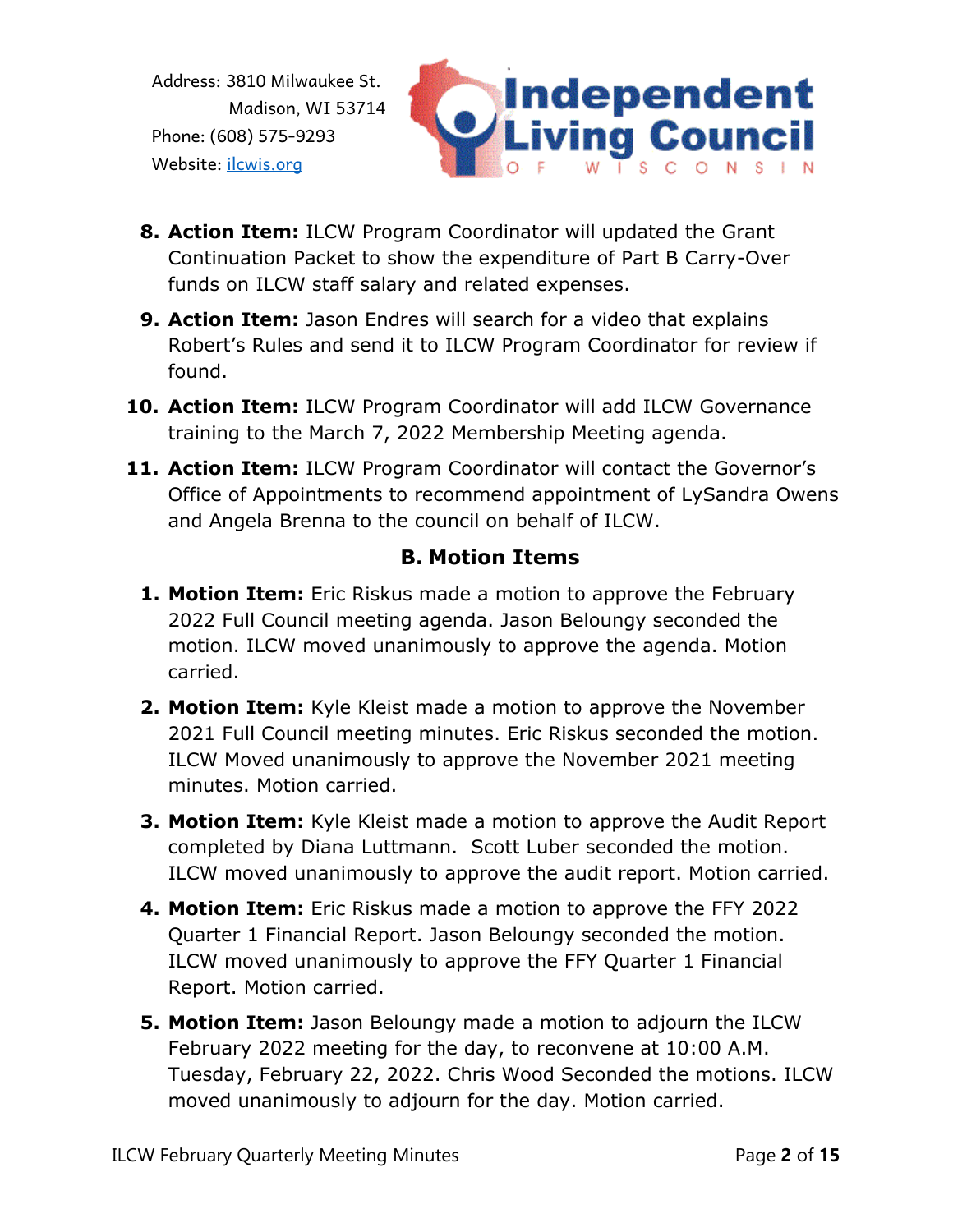

- **6. Motion Item:** Randi Johnson made a motion to distribute the "Expanding the Public Health Workforce within the Disability Networks: Independent Living Services" (PHW ILS) funding equally amongst Wisconsin's eight Independent Living Centers. Chris Wood seconded the motion. Motion Carried.
- **7. Motion Item:** Christopher Wood made a motion to use the Part B carryover funds for Council staff salary and related expenses. Kyle Kleist seconded the motion. Motion carried.
- **8. Motion Item:** Jason Beloungy made a motion to adjourn the February 2022 Full Council meeting. Chris Wood seconded the motion. ILCW moved unanimously to adjourn. Motion carried.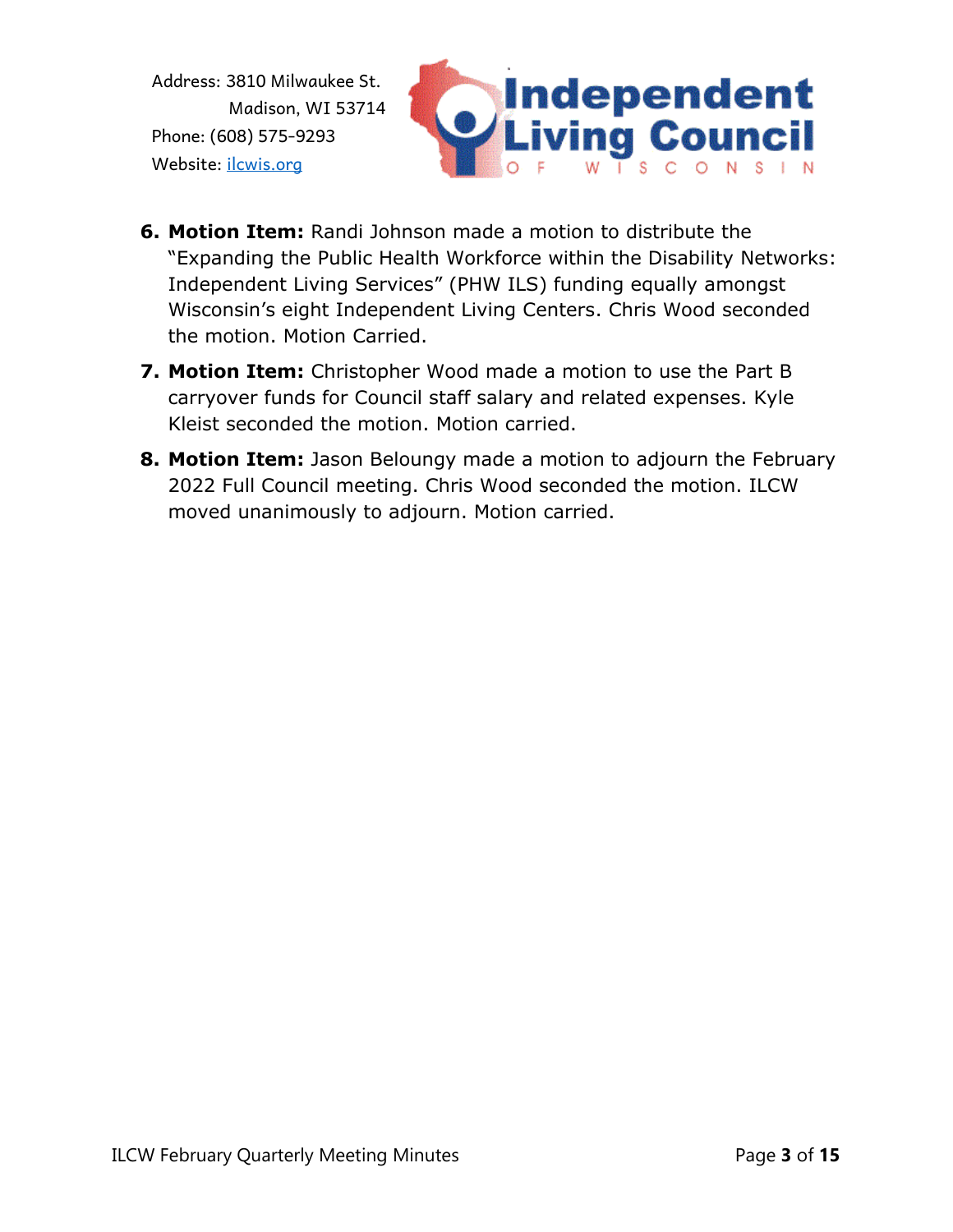

### **Monday February 21, 2022**

# **C. Meeting Minutes**

### **I. Welcome and Introductions, Jason Endres, ILCW Chair**

**Members Present:** Jason Endres; Eric Riskus; Jason Beloungy; Kyle Kleist; Randi Johnson; Scott Luber; and Christopher Wood.

#### **Member(s) Absent; Excused (\*):**

**Council Liaisons Present:** Taqwanya Smith, Department of Transportation (DOT); and Lisa Sobczyk, Department of Health Services (DHS), Bureau of Aging and Disability Resources (BADR).

- **Captioner:** Margo Lucas, Seeing the World Limited Liability Corporation (LCC).
- **Guest(s):** Jason Glozier, Wisconsin Council of Independent Living Centers (WCILC); Diana Luttmann, Certified Public Accountant (CPA), RitzHolman CPAs LCC; Molly Berenson, CPA, Kollath & Associates CPA LCC; Ashley Walker, DHS, BADR; LySandra Owens; and Angela Brenna.

**ILCW Staff:** Tyler Wilcox, ILCW Program Coordinator.

### **II. The meeting was called to order at 10:03 A.M. by Jason Endres, ILCW Chair**

• The meeting was available via teleconference by calling (312) 626- 6799 with meeting ID: 821 7853 1716. The meeting was also available via [Zoom.](https://us02web.zoom.us/j/82178531716)

### **III. Review and Approve February 2022 Full Council Meeting Agenda**

• Eric Riskus made a motion to approve the February 2022 Full Council meeting agenda. Jason Beloungy seconded the motion. ILCW moved unanimously to approve the agenda. Motion carried. See Motion Item 1.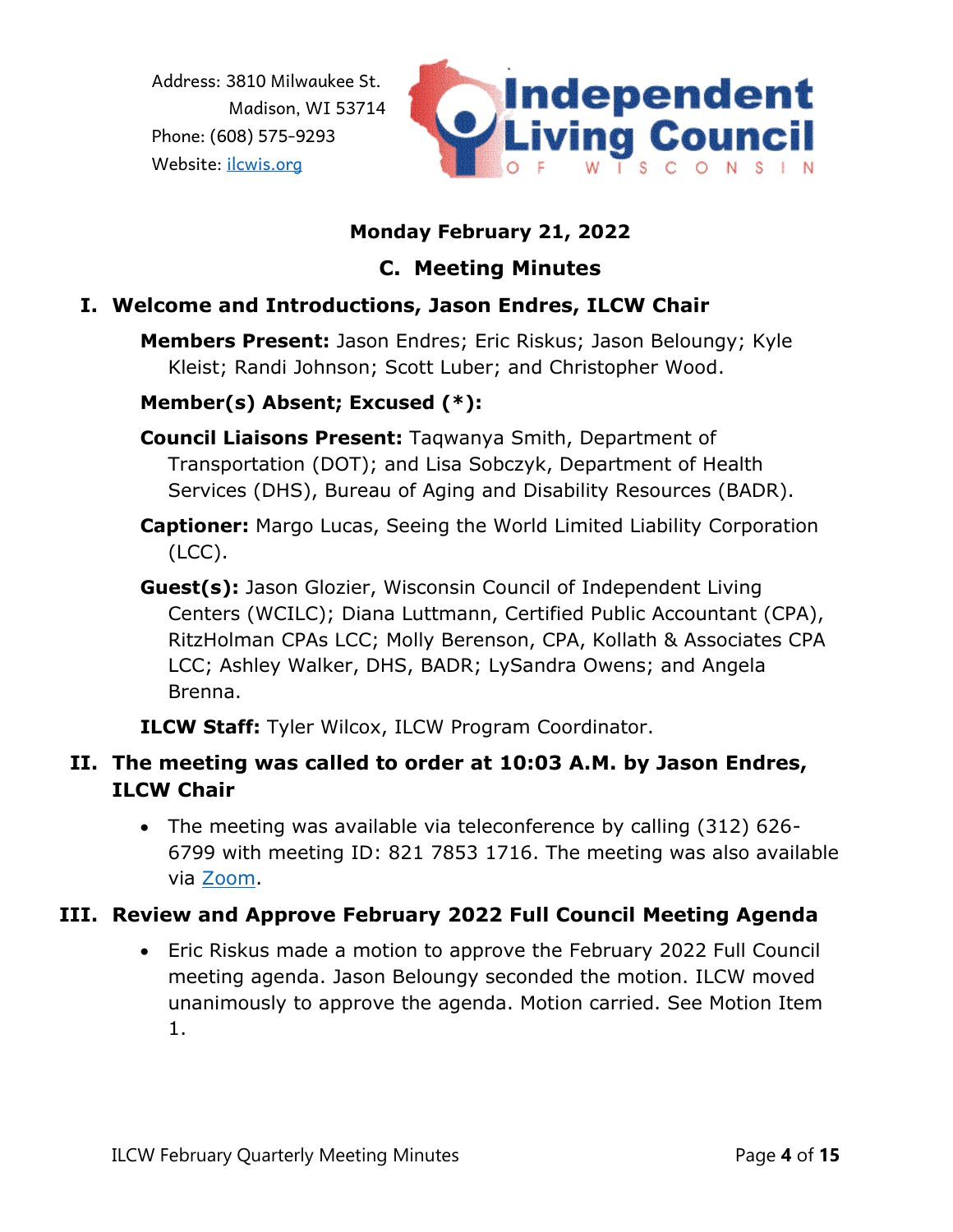

#### **IV. Review and Approve November 2021 Full Council Meeting Minutes**

• Kyle Kleist made a motion to approve the November 2021 Full Council meeting minutes. Eric Riskus seconded the motion. ILCW Moved unanimously to approve the November 2021 meeting minutes. Motion carried. See Motion Item 2.

#### **V. Public Comment on the State Plan for Independent Living (SPIL) or Related to Independent Living Centers and Services**

- No public comment received.
- Public Comment ended at 10:13 A.M.

#### **VI. Notice of Council Person Resignation**

• Michael Donahue, ILCW Treasurer, resigned as ILCW council member and Treasurer on January 28, 2022.

#### **VII. Introduce Candidates for Council Membership**

- LySandra Owens introduced herself to ILCW.
	- o LySandra has physical disabilities and low vision. She has had disabilities since she was in her 20s. She worked at Society's Assets, Incorporated (SAI), Racine's Independent Living Center (ILC). She has also had services provided by SAI.
	- o LySandra may be interested in becoming ILCW Treasurer.
- Angela Brenna Introduced herself to ILCW.
	- o Angela graduated from University of Wisconsin, Eau Claire. She majored in social work. Angela became a paraplegic when she was 19 years old. Angela used to work at Center for Independent Living Western Wisconsin (CILWW).
- ILCW Council will vote to approve the candidates on the second day of the February 2022 Full Council meeting, Tuesday, February 22, 2022.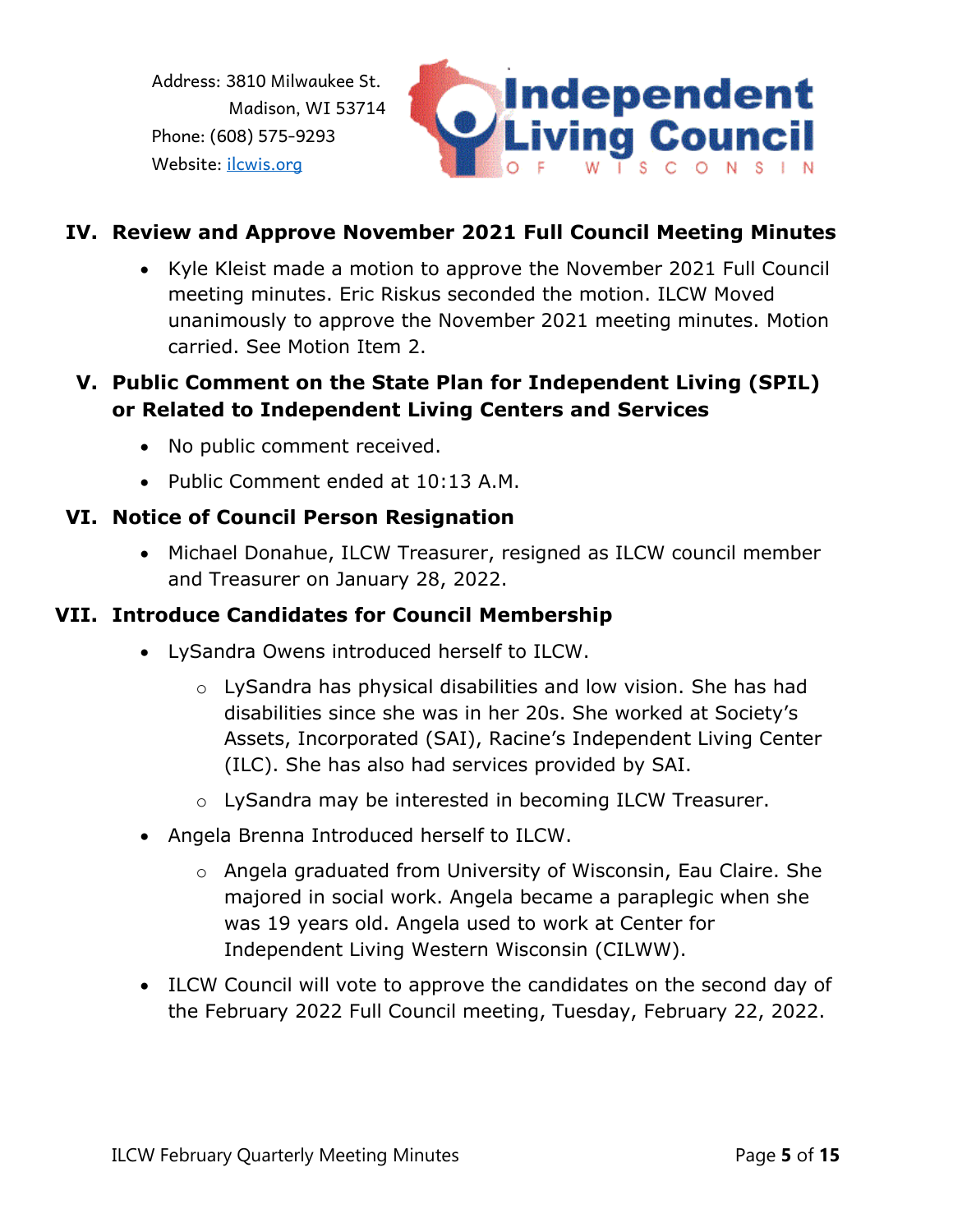

### **VIII. Review and Approve Audit Report Completed by Dianna Luttmann of RitzHolman, Certified Public Accountants (CPAs)**

- The Audit Report is in draft form because it must be approved by ILCW full council.
- There were no findings on the current audit. ILCW can operate for about 12 months with its current funding. ILCW can operate for about 8 months after paying off all outstanding balances.
- ILCW does not have any debt.
- There are no concerns regarding ILCWs finances at this time.
- Kyle Kleist made a motion to approve the Audit Report completed by Diana Luttmann. Scott Luber seconded the motion. ILCW moved unanimously to approve the audit report. Motion carried. See Motion Item 3.

### **IX. Review and Approve Federal Fiscal Year (FFY) 2022 Quarter 1 Financial Report**

- Currently ILCW is on-track with its spending.
	- o Some minor adjustments have been made. These were anticipated and did not greatly affect the budget.
	- o ILCW had funds that were not fully expended in FFY 2021. The addition of a staff person should help ensure that all funds are spent by the end of this fiscal year.
- Eric Riskus made a motion to approve the FFY 2022 Quarter 1 Financial Report. Jason Beloungy seconded the motion. ILCW moved unanimously to approve the FFY Quarter 1 Financial Report. Motion carried. See Motion Item 4.

#### **X. Review and Discuss FFY 2022 Budget**

- An updated Grant Continuation packet was sent to ILCW.
	- o The Part B Carryover from FFY 2021 should be expended first. Next the Innovation and Expansion (I&E) funding should be expended. Finally, Part B funding should be used.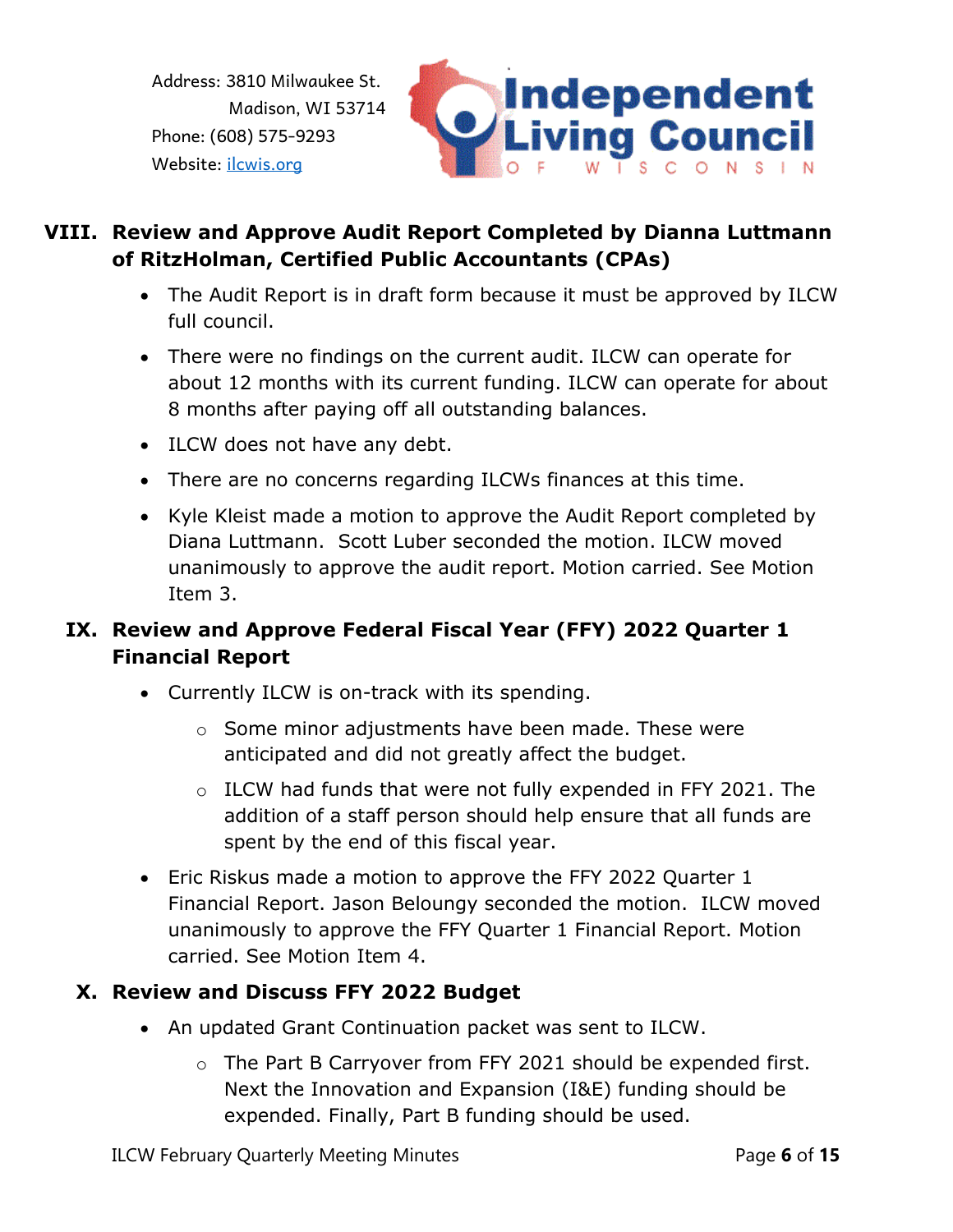

- o The new Grant Continuation packet includes Part B carryover, which is not included in the current budget.
- o ILCW Program Coordinator, Molly Berenson, and Jason Beloungy will meet to discuss how best to expend the Part B Carryover funding and bring their suggestions to the next day's full council meeting. See Action Item 1.
- Further discussion regarding FFY 2022 Budget tabled until ILCW reconvenes on Tuesday, February 22, 2022.
- **XI. Discuss and Approve Distribution of "Expanding the Public Health Workforce within the Disability Networks: Independent Living Services" (PHW ILS) Funding from the Administration for Community Living (ACL)**
	- PHW ILS Part B grant award amounts have not been determined yet. The award amount will depend on how many Designated Sate Entities (DSEs) accept the funds from ACL.
		- o There is no state match associated with the PHW ILS funds.
		- o All 8 Wisconsin Independent Living Centers (ILCs) have said that they will be accepting the Part C PHW ILDS funds.
			- ILCW Program Coordinator will get copies of each ILC's letter of assurance for the "Expanding the Public Health Workforce within the Disability Networks: Independent Living Services" (PHW ILS) funding from the Administration for Community Living (ACL). See Action Item 2.
	- Use of the PHW ILS funds may require a SPIL amendment.
	- Further discussion on the PHW ILS grant funds tabled until ILCW reconvenes on Tuesday, February 22, 2022.

### **XII. Discuss Updates from ILCW Liaisons**

• Department of Transportation (DOT) presented by Taqwanya Smith, DOT.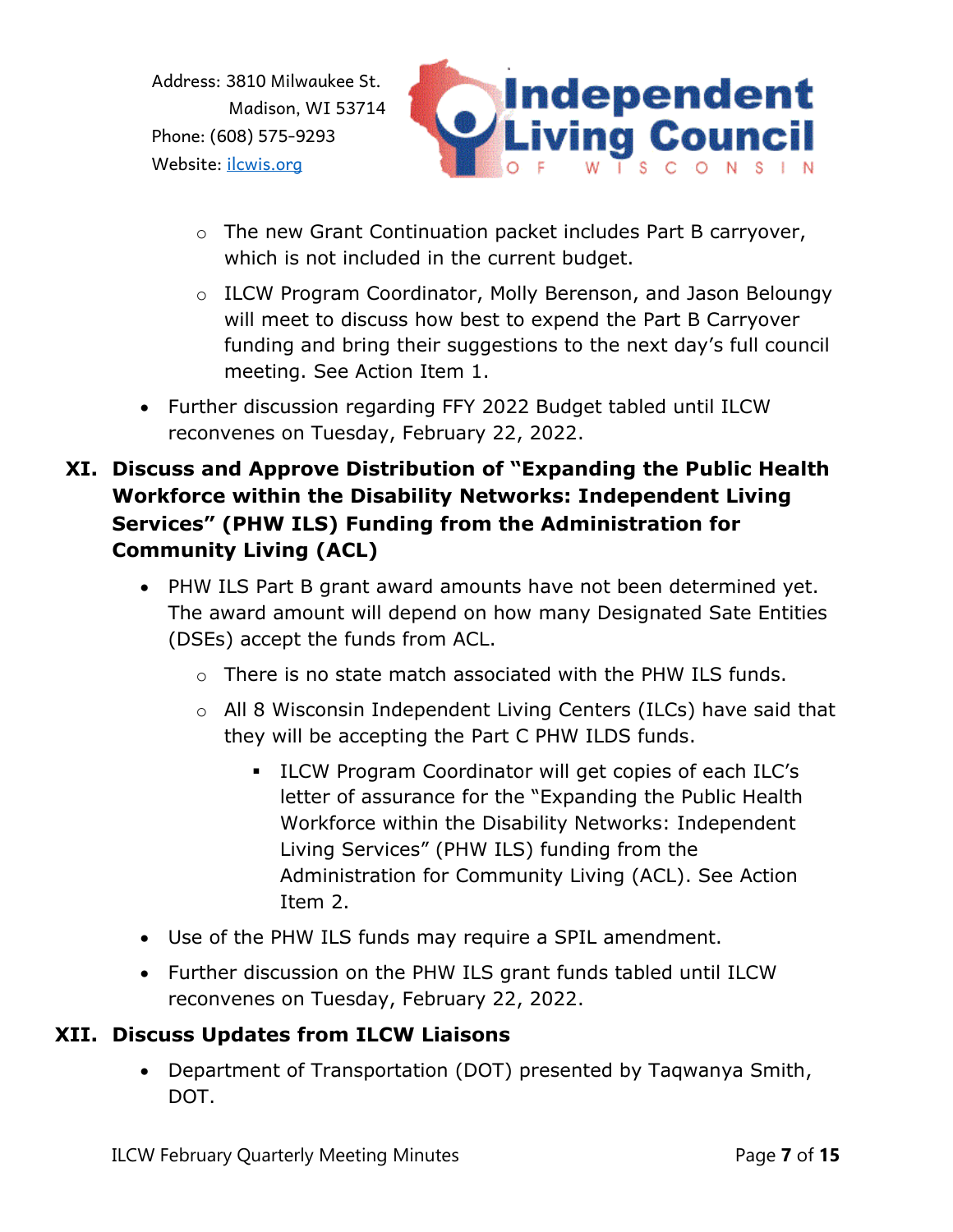

- o The Wisconsin Department of Transportation (WisDOT) Americans with Disabilities Act (ADA) transition plan went out of public comment in the fall of 2021. It was sent to the federal highway administration and has been approved.
	- DOT is working toward updating and improving curb ramps on public highways.
	- DOT received 16 comments regarding durable medical equipment (DME), training, accessibility, and website accessibility.
- Division of Vocational Rehabilitation (DVR)
	- o DVR Liaison was not present for the February 2022 Full Council meeting.
- Department of Health Services (DHS)
	- o DSH Liaison was not present for the February 2022 Full Council Meeting. Lisa Sobczyk provided a DHS update.
		- **•** The Division of Public Health (DPH) has two new Deputy Administrators, Jonette Arms, former Aging and Disability Resource Center Director, and Anna Benton, following the retirement of Chuck Warzecha. The position was made into two positions to accommodate the additional funding workload that DPH is currently experiencing.
		- A list of providers that can give in-home COVID vaccinations and testing has been developed
		- Office for the Promotion of Independent Living (OPIL) is doing strategic planning.
- Designated State Entity (DSE) presented by Lisa Sobczyk, DHS, Bureau of Aging and Disability Resources (BADR).
	- o The DSE continues to request that the Independent Living Center (ILC) General Purpose Revenue (GPR) state match funds do not lapse at the end of the state fiscal year and remain available for the two-year state budget cycle but has not been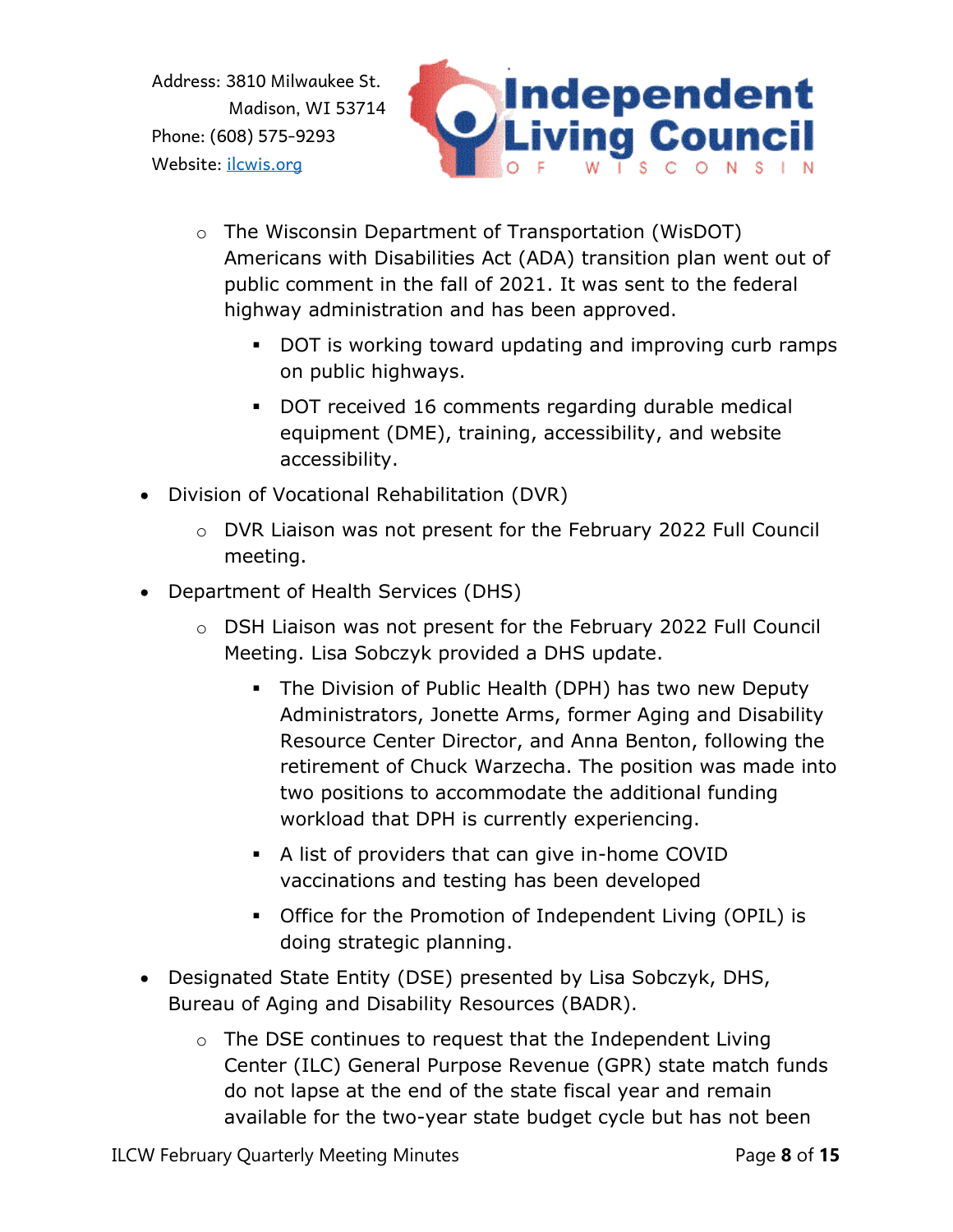

successful in getting this changed the past two state budgets. This may be an area for advocacy by the Network in addition to the ILC GPR increase request.

- o The DSE has hired a Budget and Policy Analyst to assist OPIL with financial contracts, budget management, and gran opportunities.
- o Office for the Promotion of Independent Living (OPIL) is doing strategic planning.
- o An ILC and BADR contract call was held on February 18, 2022. ILC directors, DSE, and ILCW were present at the call to discuss current funding. The next call will be in May 2022, prior to the release of the 2023 state grant continuation packets.

#### **XIII. Discuss Updates from ILCW Program Coordinator**

- ILCW Program Coordinator was asked to research graphics editing software so that he can build flyers and other materials for ILCW.
	- $\circ$  There are several options available at different price points, including a free option.
	- $\circ$  Adobe Illustrator is more expensive than the others. However, it has better accessibility features and has more cross-platform support.
	- o ILCW may undertake some other projects that need graphic design work, including an update of the logo and work on the webpage.
	- o ILCW Program Coordinator will download Adobe Illustrator to complete graphic work needed to update the ILCW recruitment flyer. See Action Item 3.
- ILCW may have the ability to send one or two more people to SILC congress. ILCW members should decide if they would like to go and report back the ILCW Program Coordinator. A final decision will be made at the Executive Committee Meeting March 3, 2022.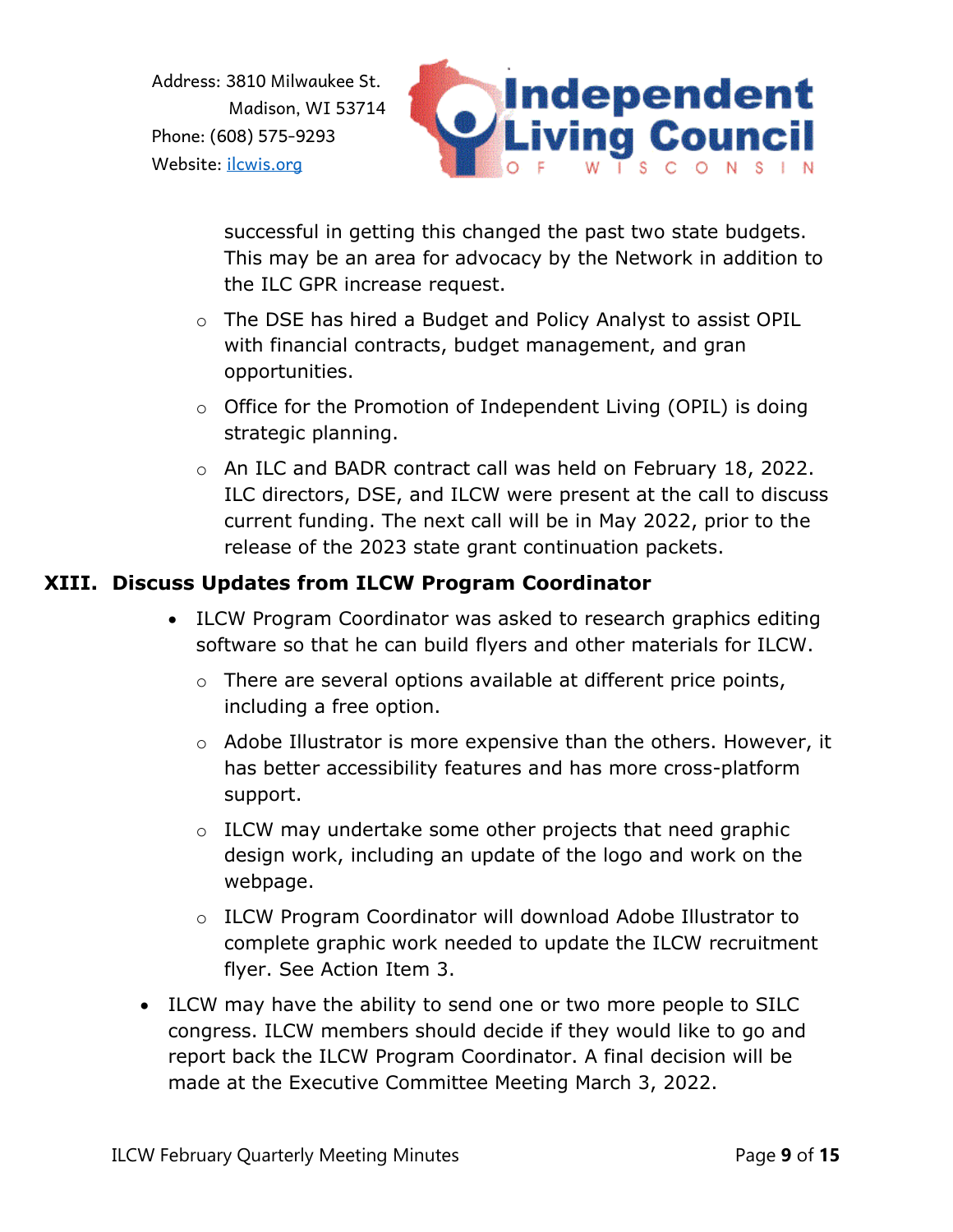

- o SILC Congress Coincides with the May 2022 Full Council meeting. The May 2022 Full Council meeting will be moved to May 23 and May 24, 2022.
- ILCW Program Coordinator should have a work review in April.
	- o Executive Committee should determine what tool they will be using to evaluate Program Coordinators performance. Looking at other staff evaluation tools will
		- ILCW Chair will send an email to ILC Directors to request a copy of their staff evaluation tools. See Action Item 4.
		- Kyle Kleist will send ILCW Chair a copy of Center for Independent Living Wester Wisconsin's (CILWW's) staff evaluation tool. See Action Item 5.
	- o Executive Committee should also review and evaluate Program Coordinator's work plan.
		- **EXECO** Program Coordinator will send his work plan to the Executive Committee for discussion at the next Executive Committee meeting March 3, 2022. See Action Item 6.

#### **XIV. Discuss Officer Elections and Nominations Committee**

- Officer Elections will be held at the May quarterly meeting. It is an even-numbered year, so ILCW must vote on Chair, Vice-Chair, and Vice-Chair elect. A new Treasurer must be selected to complete the remainder of Michael Donahue's term which is currently vacant.
	- o ILCW By-Laws do not allow for the chair to appoint officer positions.
	- o Collecting nominations and running the officer elections should be completed by the Membership Committee.
- Some ILCW Members' terms will end July 1, 2022. All members are in their first term. ILCW will need to determine who wishes to continue the council.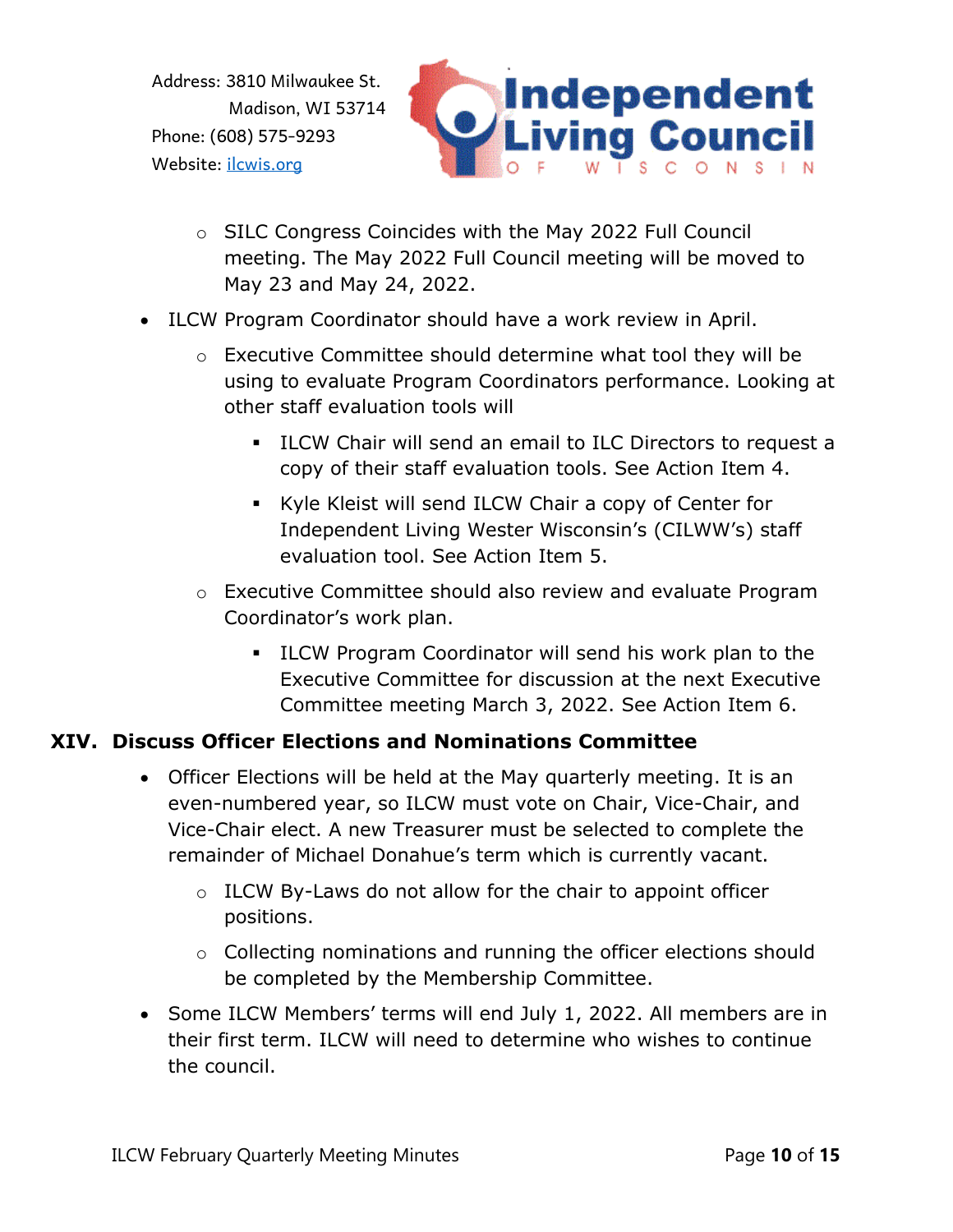

o ILCW Program Coordinator will email all members whose terms are ending to ask if they wish to continue serving on the council for a second term. See Action Item 7.

#### **XV. Adjourn for the Day**

• Jason Beloungy made a motion to adjourn the ILCW February 2022 meeting for the day, to reconvene at 10:00 A.M. Tuesday, February 22, 2022. Chris Wood Seconded the motions. ILCW moved unanimously to adjourn for the day. Motion carried. See Motion Item 5.

### **Meeting Adjourned at 12:53 P.M.**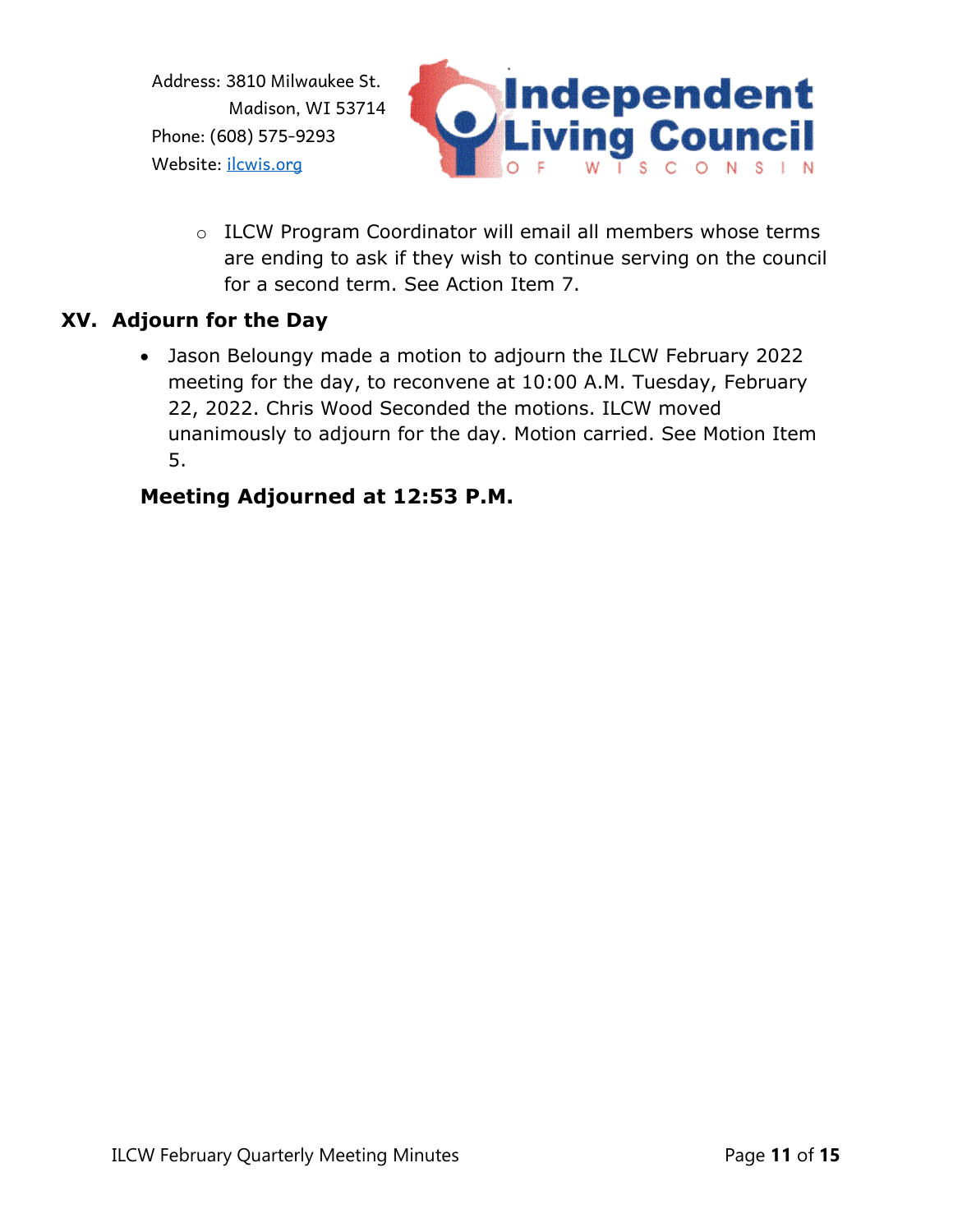

### **Tuesday February 22, 2022**

### **D. Meeting Minutes**

## **XVI. Roll Call Initiated by Jason Endres, ILCW Chair**

- **Members Present:** Jason Endres; Jason Beloungy; Kyle Kleist; Randi Johnson; and Christopher Wood.
- **Member(s) Absent; Excused (\*):** \*Erick Riskus; and \*Scott Luber.
- **Council Liaisons Present:** Taqwanya Smith, Department of Transportation (DOT); and Lisa Sobczyk, Department of Health Services (DHS), Bureau of Aging and Disability Resources (BADR).
- **Captioner:** Margo Lucas, Seeing the World Limited Liability Corporation (LCC).
- **Guest(s):** Jason Glozier, Wisconsin Council of Independent Living Centers (WCILC); Maureen Ryan, WCILC; and. Ashley Walker, DHS, BADR.

**ILCW Staff:** Tyler Wilcox, ILCW Program Coordinator.

### **XVII. The meeting was reconvened and called to order at 10:04 A.M. by Jason Endres, ILCW Chair**

- The meeting was available via teleconference by calling (312) 626- 6799 with meeting ID: 821 7853 1716. The meeting was also available via [Zoom.](https://us02web.zoom.us/j/82178531716)
- **XVIII. Vote on Distribution of "Expanding the Public Health Workforce within the Disability Networks: Independent Living Services" (PHW ILS) Funding from the Administration for Community Living (ACL)**
	- Randi Johnson made a motion to distribute the "Expanding the Public Health Workforce within the Disability Networks: Independent Living Services" (PHW ILS) funding equally amongst Wisconsin's eight Independent Living Centers. Chris Wood seconded the motion. Motion Carried. See Motion Item 6.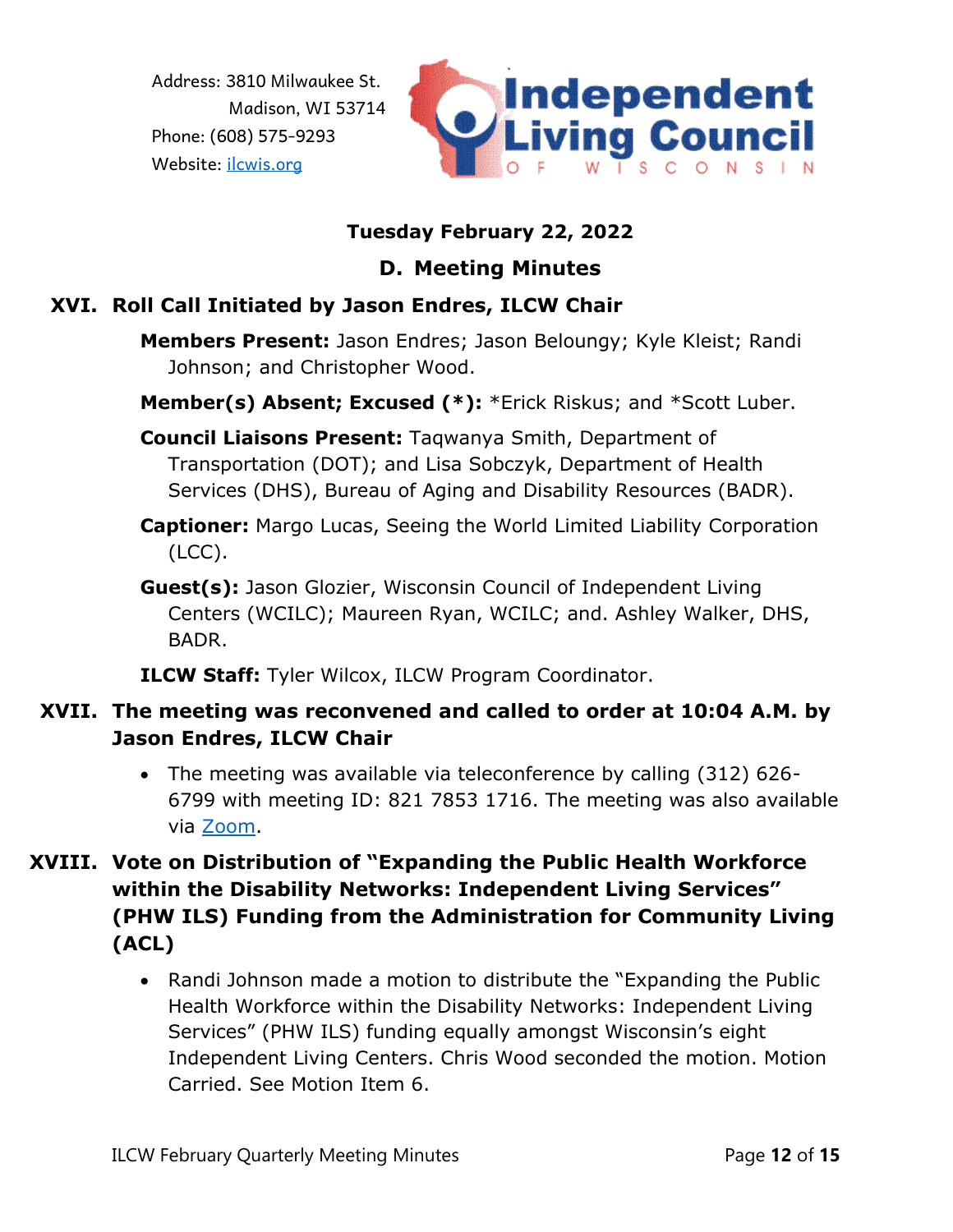

## **XIX. Vote on use of Part B Carry-Over Funds and Completion of the Grant Continuation Packet**

- A budget amendment is not necessary currently. Approval is needed to expend the Part B Carry-Over funding and update the Grant Continuation Packet to show how it will be used.
- Part B carryover funding can be used to pay for ILCW staff salary to guarantee that the funds are fully expended.
- ILCW Program Coordinator will update the Grant Continuation Packet to show the expenditure of Part B carryover funds on ILCW staff salary and related expenses. See Action Item 8.
- Christopher Wood made a motion to use the Part B carryover funds for Council staff salary and related expenses. Kyle Kleist seconded the motion. Motion carried. See Motion Item 7.

#### **XX. Training and Review of ILCW Governance**

- A review of by-laws and Robert's Rules of Order would be beneficial for the council. A training outside of the usual quarterly meetings may be more appropriate for these topics.
	- o The Membership Committee should look at this and determine who would lead the trainings and what a good timeframe would look like.
	- o There is a video available that explains Robert's Rules very well.
		- Jason Endres will search for a video that explains Robert's Rules and send it to ILCW Program Coordinator for review if found. See Action Item 9.
	- o ILCW Program Coordinator will add ILCW Governance training to the March 7, 2022 Membership Meeting agenda. See Action Item 10.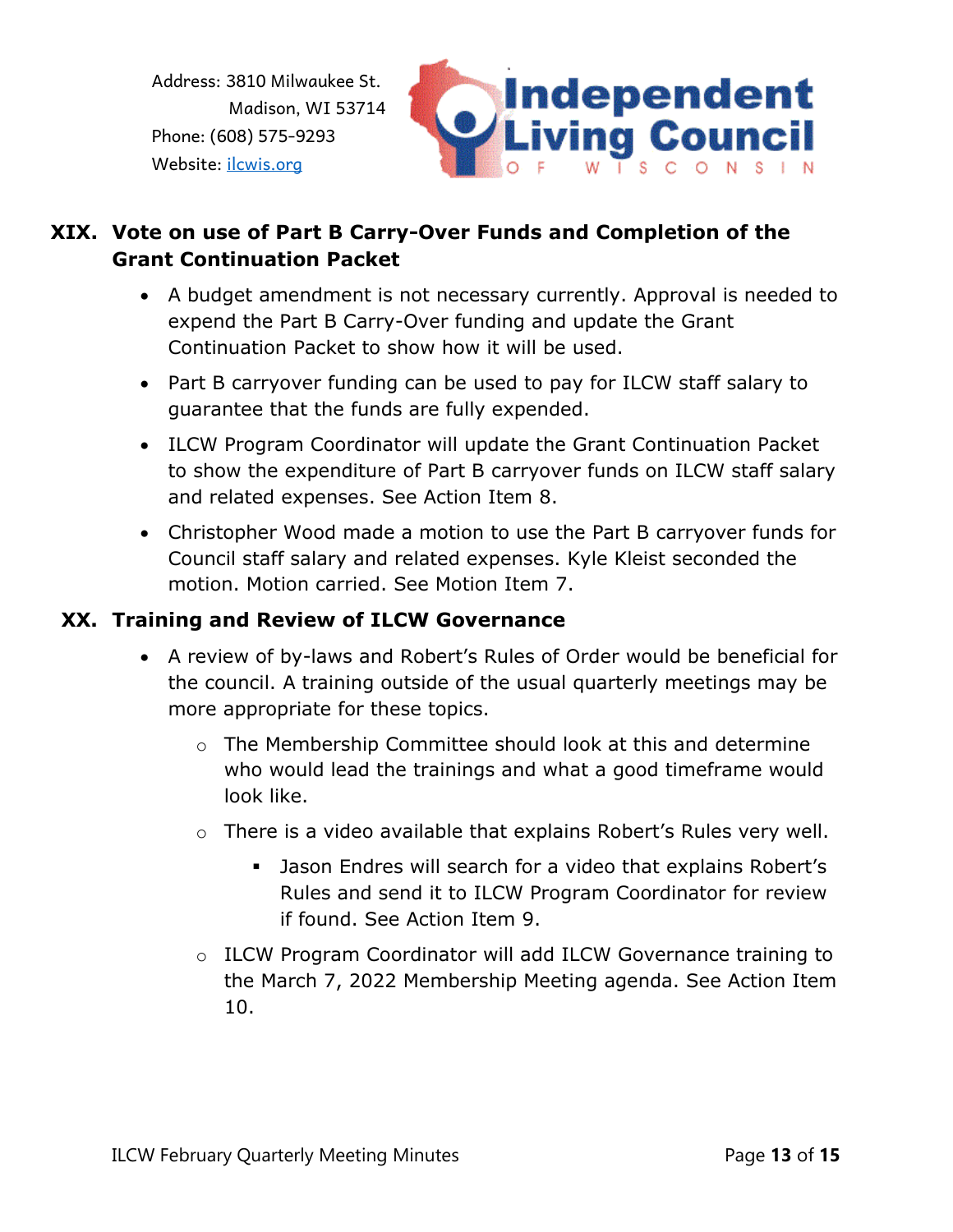

### **XXI. Vote on Appointment of Candidates to the ILCW Council**

- ILCW voted unanimously to recommend LySandra Owen's appointment to the council.
- ILCW voted unanimously to recommend Angela Brenna's appointment to the council.
- ILCW Program Coordinator will contact the Governor's Office of Appointments to recommend appointment of LySandra Owens and Angela Brenna to the council on behalf of ILCW. See Action Item 11.

### **XXII. Discuss Timeline for Resuming In-Person ILCW Full Council Meeting**

- Center for Independent Living of Wester Wisconsin (CILWW) is next in the rotation for an in-person meeting and is willing to host an inperson meeting.
- ILCW will plan to meet in-person at CILWW for the August 2022 Quarterly Meeting.

#### **XXIII. Discuss FFY 2021 Program Performance Report (PPR)**

• ILCW Program Coordinator provided a discussion and review of the FFY 2022 PPR.

#### **XXIV. Discuss SPIL Goals**

- ILCW Program Coordinator provided a discussion regarding progress toward the 2021-2023 SPIL.
	- $\circ$  ILCs have not met their goals yet. This is expected because there has only been one quarter this year. However, they appear to be on-track for completion of the goals by the end of the fiscal year.
	- o ILCW should plan a retreat for the Wisconsin Independent Living Network (WILN). This could take place at the same time as the August 2022 Full Council meeting. CILWW is willing to host the retreat.
- The PHW ILS funding may require a SPIL amendment.